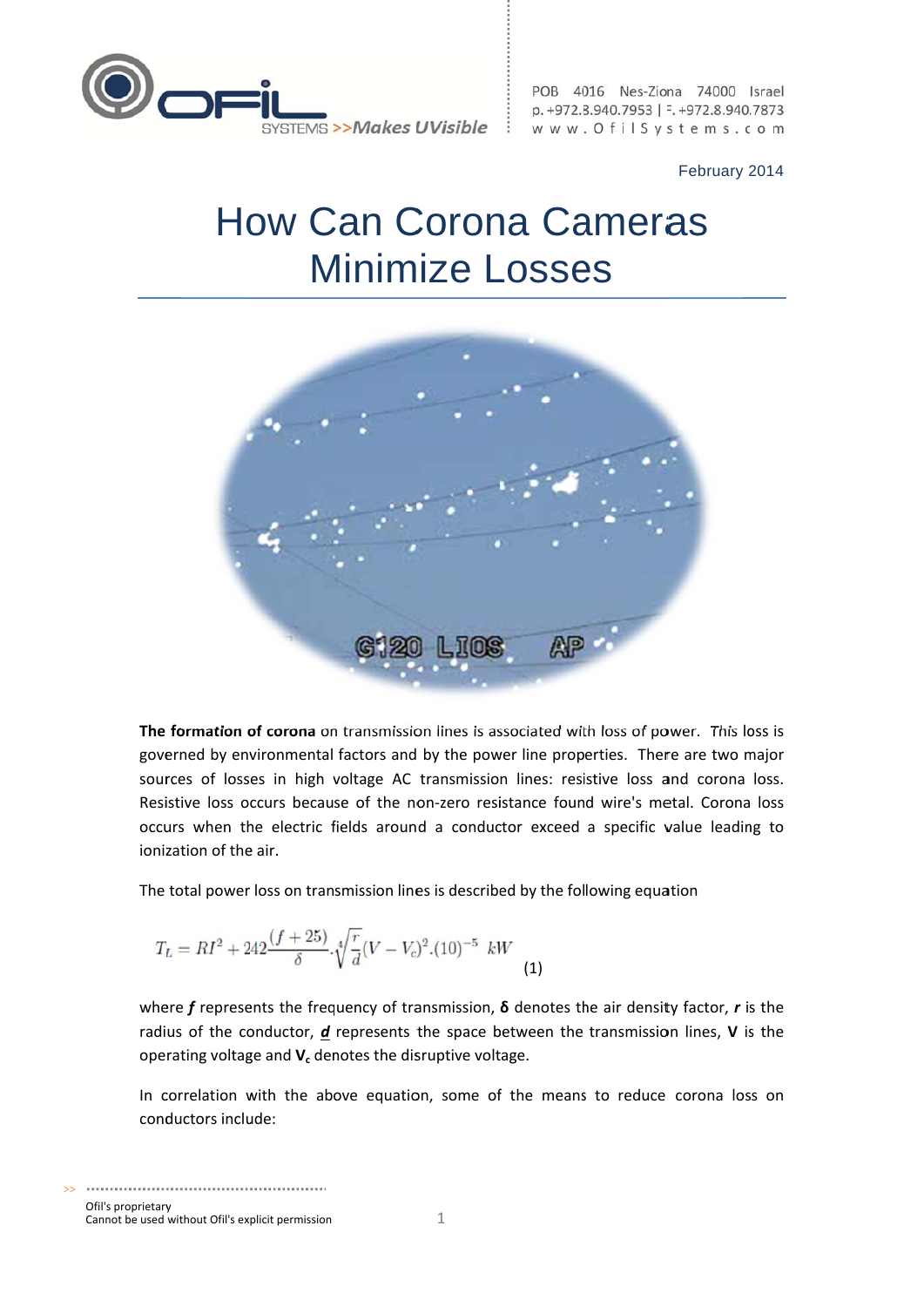

- The use of bundle conductors reduce corona loss
- Spacing between conductors is selected so that corona is tolerable
- Since the shape of conductors affect corona loss, cylindrical shape conductors have uniform field that reduces corona loss than any other shape
- The voltage stress and electric field gradient should be minimized which can be accomplished by using good high voltage design practices. Using conductors with large radii reduce corona loss
- Void free solid conductors and insulators should be used
- Corona formation can be suppressed, if the terminals on high voltage equipment are designed with smooth round diameter rounded shapes like balls and the addition of corona rings to insulators of high voltage transmission lines

**According to the USA Department of Energy, California lost about 19.7 x 10<sup>9</sup> kWh of** electrical energy through transmission/distribution in 2008 (2). This amount of energy loss was equal to 6.8% of total amount of electricity used in the state throughout that year. At the 2008 average retail price of \$0.1248/kWh, this amounts to a loss of about \$2.4B worth of electricity in California, and a \$24B loss nationally. It is commonly accepted among electrical utilities that resistive loss ranges between 1.9% and 2.8% over 1000km. These losses are fixed and depend on wiring configuration. Corona losses range between 0.083% -3.66% depending on power line properties & environmental factors (3).

Corona losses as calculated by the above equation sum up to considerable figures, and yet these are only the tip of the iceberg. Corona is an indicator of existing electrical failures and an active ageing factor that accelerates electrical deterioration processes. As such, detecting corona and arcing discharges is included in the list of predictive maintenance recommended practices.



Electrical losses due to corona discharge and to corona related failures can be reduced to minimum through a planned maintenance scheme that combines predictive, preventive, reactive and proactive mix. Maintenance activities at facilities typically run about 80%-85% reactive (service requests, trouble calls, repairs), 15% preventive, 1% predictive, and 1% proactive. It is claimed that by changing the mix to equal shares of 30-35% reactive preventive and predictive and 10% for proactive it is possible to reduce maintenance costs drastically and refrain from lethal unexpected shutdown consequences.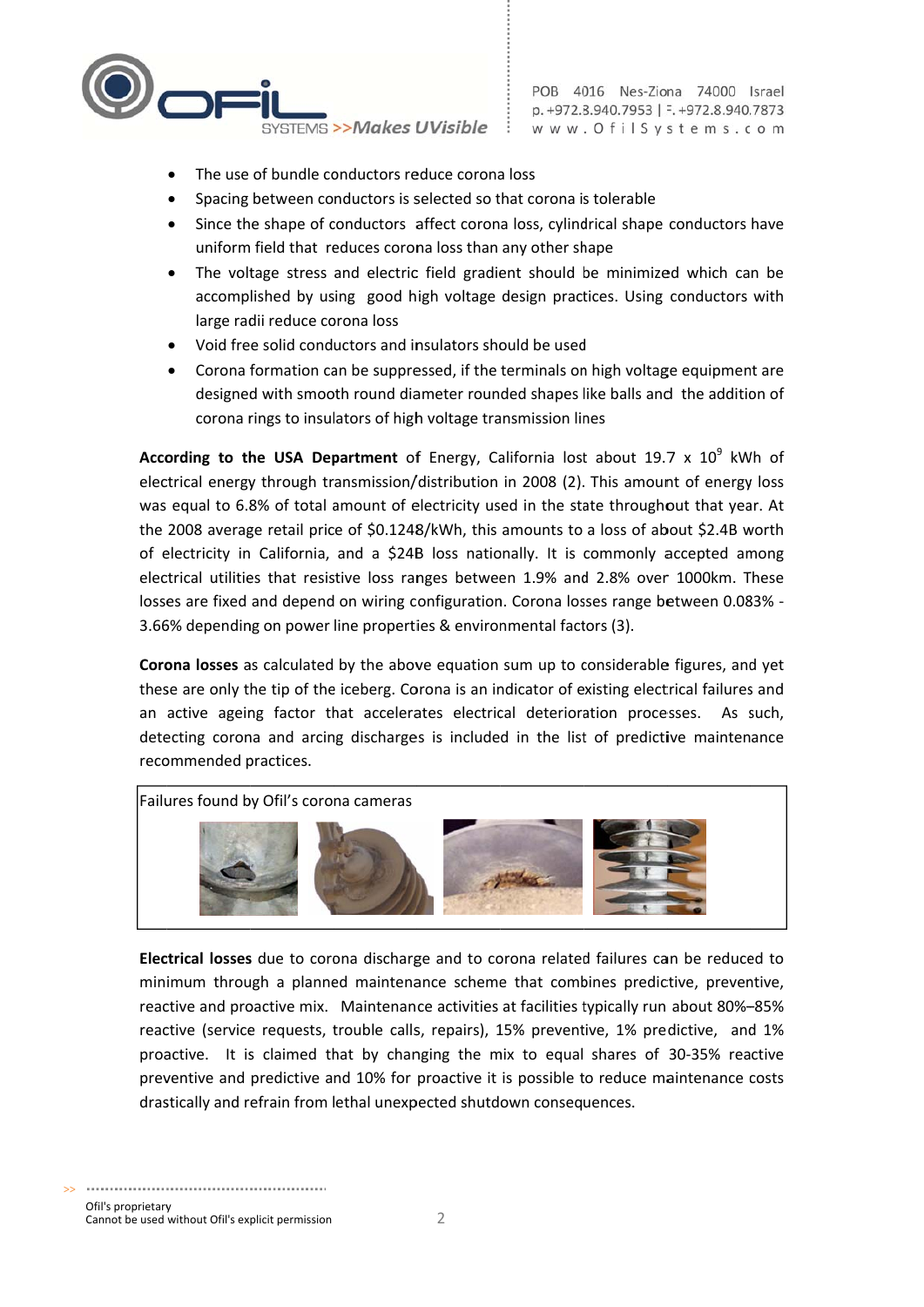

Reactive maintenance is typically unplanned and it involves repair or replacement in response to failures and breakdown. The philosophy behind reactive maintenance assumes that failure is equally likely to occur in any part, component, or system. Yet, in such a case there is a risk of not having available replacement parts resulting in delays hence running a large inventory of replacement parts is impractical and costly in particular for major expensive components. Failures tend to occur usually at the most inopportune time resulting in premium payments for urgent attention, an inefficient use of the workforce. But, reactive maintenance is acceptable for components that pose only little risk to operations and the costs of maintenance outweighs the items replacement cost.

Preventive maintenance is typically planned, based upon time and not on the actual condition of the components. Regularly prescheduled activities such as: inspection, adjustments, cleaning, lubrication, parts replacement, and repair of components are usually predefined by the manufacturers, who may have a protective self-interest at stake and a lesser regard for costs to the plant. Being arbitrary, these time-based activities can result in unnecessary even damaging maintenance. Preventive maintenance induces failures and is considered to be costly as for example is the case of overhauling a properly functioning motor generator set based on a manufacturer recommended timetable.

Predictive maintenance is based upon the actual condition of components and uses nonintrusive non-destructive testing techniques. Predictive maintenance is based upon analyzed performance data that is has been collected during visual inspections. With predictive maintenance there is no need for arbitrarily scheduled maintenance and the risk of unplanned failure is very much reduced. A major role in this kind of maintenance plays trending analysis, because it is used for planning and to establish schedules. Electrical condition monitoring techniques should be applied to electrical distribution cabling, panels, and connections; switchgear and controllers; transformers; electric motors; and generators. Obviously, it not applicable to all types of equipment or failure modes, and therefore it should it is most effective when used in conjunction with a preventive program.

It is estimated that 95% of all electrical problems are due to insulation deficiencies, connections (loose, corroded, under-sized, and over tightened), unbalanced load, inductive heating, spiral heating in multi-strands wires, contamination and design errors. Condition monitoring detects abnormal electrical discharges, temperature, voltage, current, resistance, complex impedance, insulation integrity, phase imbalance, mechanical binding, and the presence of arcing. The most common predictive tests are: Ultraviolet corona cameras - to detect arcing, corona and surface partial discharge; Infrared thermography - to detect overheating of circuits; Insulation power factor-measures power loss through insulation to Insulation; Oil analysis-detects transformer, switch, breaker insulation oil condition, and contamination; Dissolved gas analysis—trends the amount of nine gases in transformer oil formed by transformer age and stress; Megohmmeter testing-measures insulation resistance phase to phase or phase to ground ; High-potential (hi-pot) testing-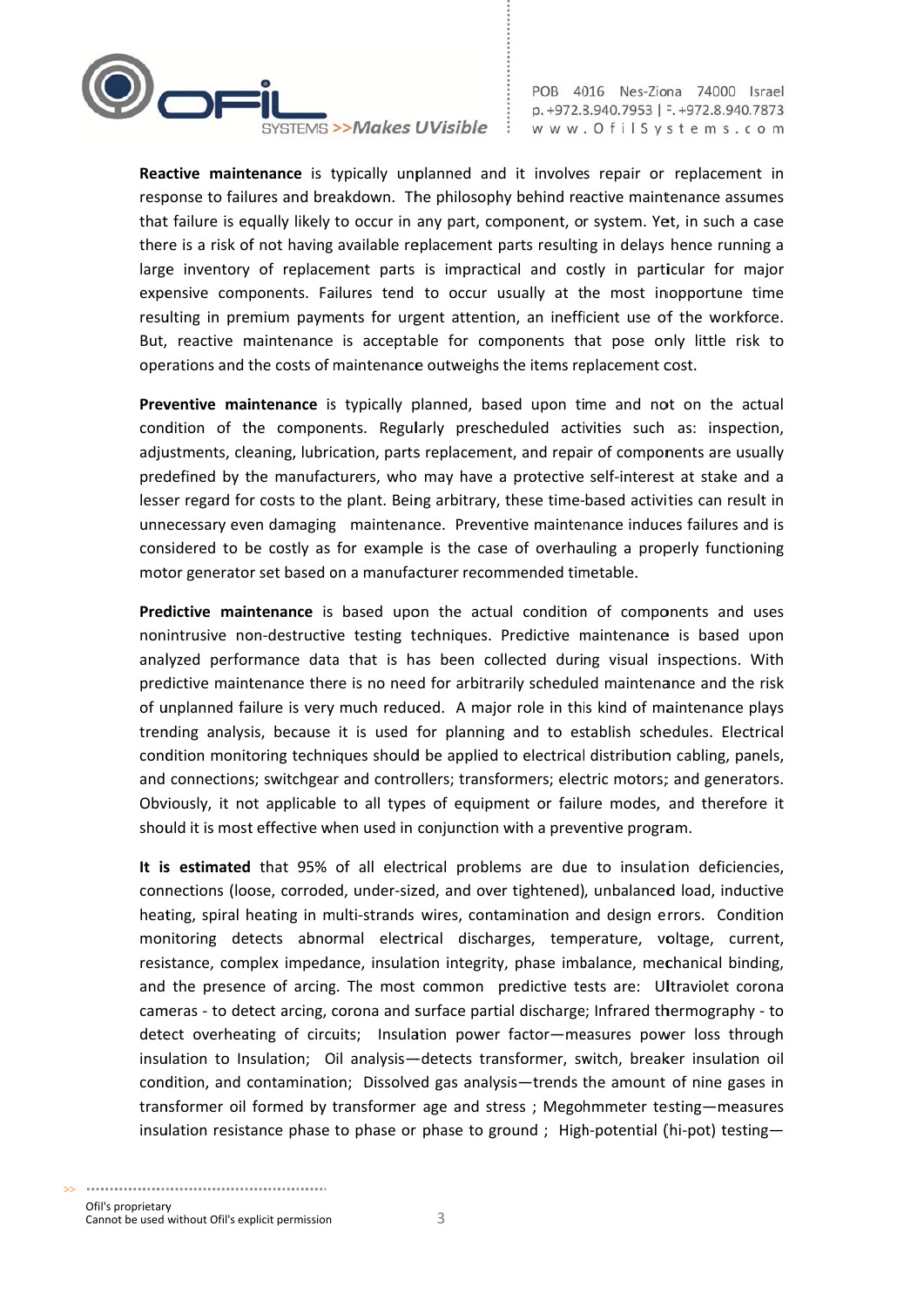

 $g$ o/no-go test of the insulation; Airborne ultraviolet inspection  $-$  detects electrical arcing and corona discharges; Battery impedance-checks impedance between terminals and compares the same battery against previous readings; Surge testing-go/no-go test of winding insulation; Motor circuit analysis (MCA)-measures motor circuit resistance, capacitance, imbalance, and rotor influence; Motor current signature analysis (MCSA)provides signatures of motor current variations.

The manifested use of proactive maintenance is to implement the trend analysis collected through predictive and preventive maintenance in order to improve the design, installation and workmanship so that the whole system performs better and longer and maximize maintenance effectiveness.

An optimized maintenance mix will have a sizeable impact on the cost of maintenance: breakdowns and repairs typically cost about \$17-18 per installed horsepower (hp)/year, preventive costs about \$11-13 per installed hp/year, and predictive maintenance costs about \$7-9 per installed hp/year.

Unplanned emergency maintenance takes 25% to infinity longer to do than planned and is normally done on overtime rates. The part costs and their shipping rates are higher. The waiting time for replacement parts to arrive, the contractor's urgent labor fees, specialty equipment to arrive on site; wasted hours due to the staging of parts and equipment in an emergency or unplanned work situation; overtime hours involved with the emergency work; extra procurement and shipping costs for emergency parts, etc. all add up to huge costs.

ABB calculated that for each 1\$ invested in condition based maintenance they save 3\$ of catastrophic failures. An engine can be left running until it fails completely risking the possibility of crankshaft or the block to get damaged. Repairing an engine is estimated to cost much less and involves only the cost of the overhaul kit. With planned activities, ABB can coordinate with production the repair time reduce notably the downtime of the equipment; allow production to take the necessary precautions.

There is a wide variety of cost ratios between planned and unplanned work. This is due to the various types of operations. In linear processes, where any piece of equipment can shut down the whole process, unplanned breakdown cost will be relatively high. In non-linear processes, a breakdown affects a limited amount of processes.

> "The primary purpose behind condition based maintenance (CBM) is early detection/early correction. Running to failure costs downtime, revenue and profit loss. Don't' think of CBM as saving money but as one choice for an appropriate asset management" Christopher Williamson, Director Maintenance and operations t Jacobs Engineering [Jacobs, with 2013 revenues of nearly \$12 billion, is one of the world's largest and most diverse providers of technical, professional, and construction services].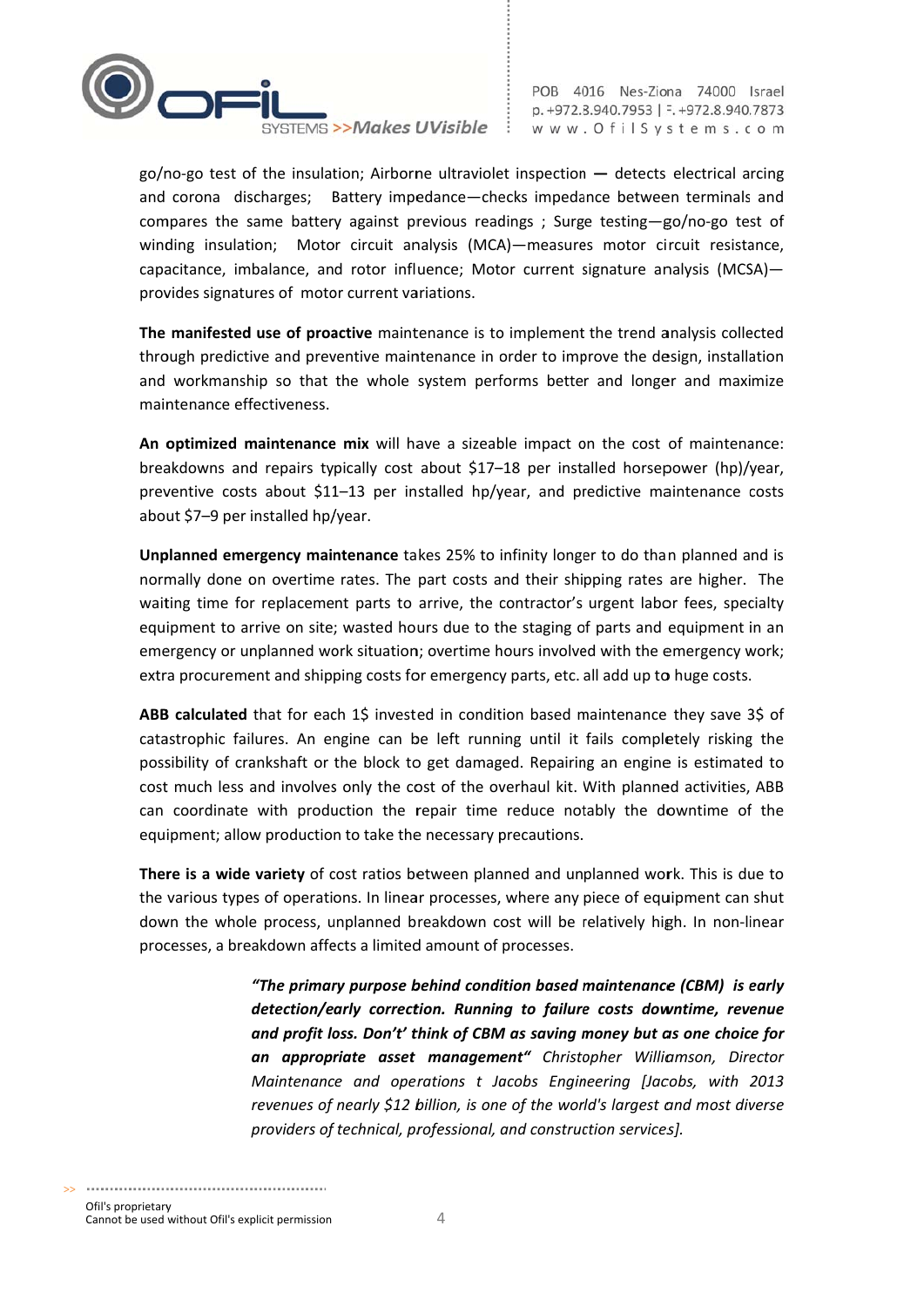

"Almost 80% of power outages experienced by all Power utilities are due to external insulation problems. After 25 years in extensive work focused on HV system performance in polluted conditions in Northern Africa where combined marine salt spray & desert sand blowing by dominated winds were the main cause" R.Z HV Systems Consulting. INMR Contributor at **INMR Journal.** 

The reliability of today's generation of composite insulators (NCI), manufactured in accordance with the latest technology, can only be reached, if the correct corona protection of the composite insulator is set. For a comprehensive evaluation of NCI a combination of UV method and other tools is needed. The UV method is particularly efficient in detecting conductive/semi-conductive defects that have developed on insulators (4)

## **Productivity and monetary loss**

Reactive maintenance, as mentioned above, can cause unexpected shutdowns. In such cases, the losses from a power failure can be extensive and of great consequence. For a business, the recovery time is significant. The costs are high. Financially, power outages can mean substantial losses for the company affected. According to the US Department of Energy, when a power failure disrupts IT systems:

- · 33 percent of companies lose \$20,000-\$500,000
- · 20 percent lose \$500,000 to \$2 million
- · 15 percent lose more than \$2 million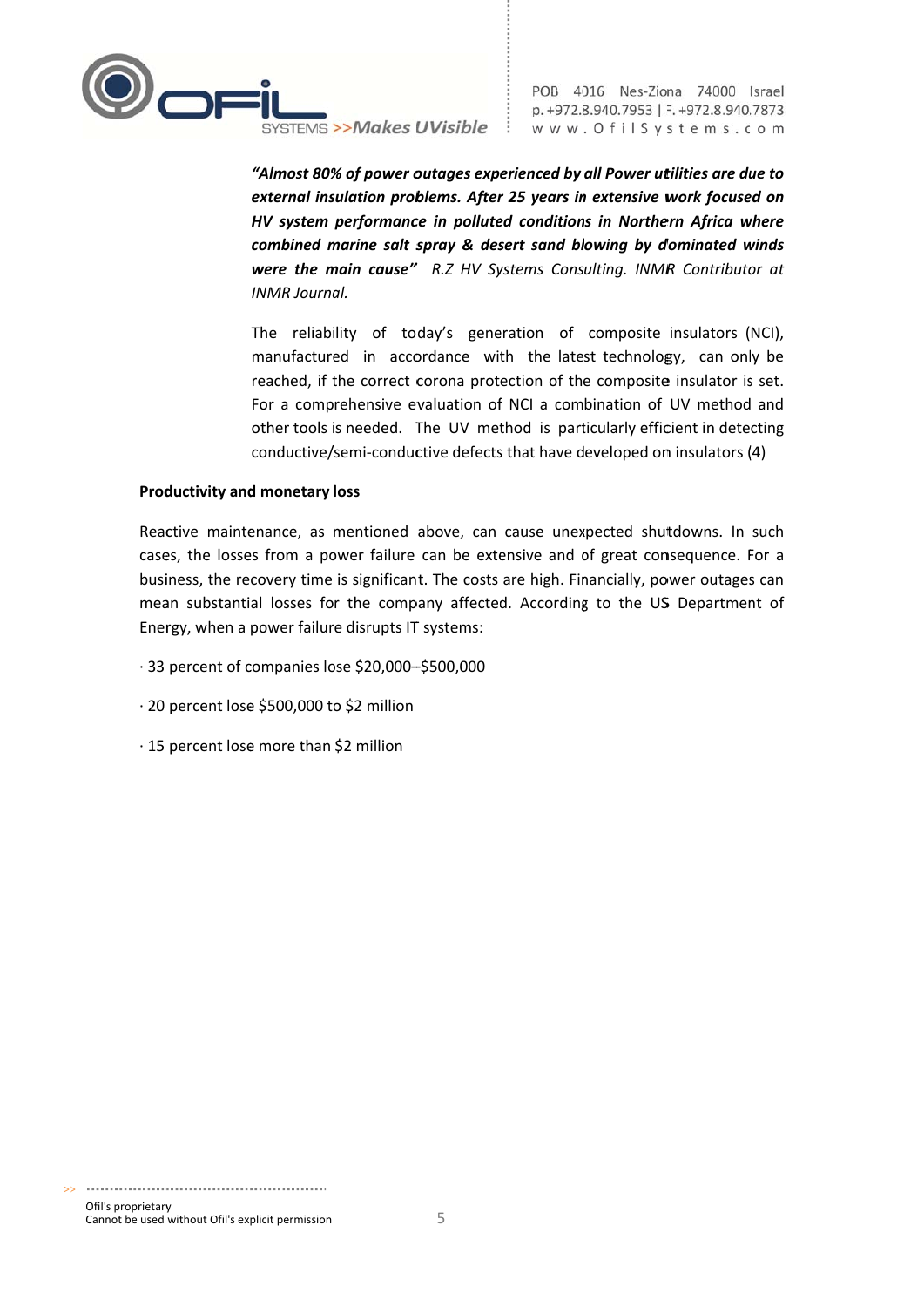

POB 4016 Nes-Ziona 74000 Israel p. +972.8.940.7953 | F. +972.8.940.7873 www.OfilSystems.com



## Reported power outages by cause

Note: Each power outage was grouped into one of eight possible causes. The number adjacent to the pie piece is the number of outages attributable to that cause.

## Top states for outages caused by faulty equipment/human error

According Eaton Corporation's Blackout Tracker Annual Report for 2012

| 2012                        | 2011                     | 2010                              | 2009                         |
|-----------------------------|--------------------------|-----------------------------------|------------------------------|
| (791 total outages)         | (767 total outages)      | (895 total outages)               | (834 total outages)          |
| California (197)<br>1.      | 1. California (141)      | California (171)                  | 1. California (143)          |
| 2.<br>Michigan (41)         | 2. New York (39)         | 2.<br>Texas $(43)$                | 2. Ohio (42)                 |
| 3.<br>Texas $(40)$          | 3. Texas (38)            | Florida (35)<br>3.                | 3. Texas (40)                |
| Massachusetts<br>4.<br>(38) | 4. New Jersey (35)       | 3.<br>Illinois (35)               | 4. Washington (39)           |
| 5.<br>New Jersey (34)       | 5. Pennsylvania (28)     | 3.<br>Michigan (35)               | 5. Michigan (33)             |
| 6.<br>New York (30)         | 6. Michigan (26)         | 6.<br>Ohio (34)                   | 5. New York (33)             |
| Ohio (28)<br>7.             | 7. Ohio (25)             | 7 <sup>1</sup><br>New Jersey (32) | 7. Florida (32)              |
| Pennsylvania (26)<br>8.     | 8. Connecticut (24)      | Washington (30)<br>8.             | <b>Massachusetts</b><br>(29) |
| Washington (25)<br>9.       | 8. Illinois (24)         | 9.<br>Pennsylvania (24)           | 9. Pennsylvania (24)         |
| 10. Wisconsin (21)          | 8. Massachusetts<br>(24) | 10. Virginia (29)                 | 10. Illinois (21)            |
|                             |                          |                                   | 10. Wisconsin (21)           |

Almost 30% of the reported power outages were caused by faulty equipment and human error. This is the category where corona issues belong to. Corona cameras are dedicated to predictive and condition based maintenance. Their greatest advantage is in the combination time-quality, meaning the time it takes corona cameras to process raw data into meaningful information and the quality of that information. Once the camera is powered it immediately captures and shows existing failures. If even a small discharge exists, Ofil's corona cameras will show it. The accuracy of showing the discharge is top level so that the emitting sources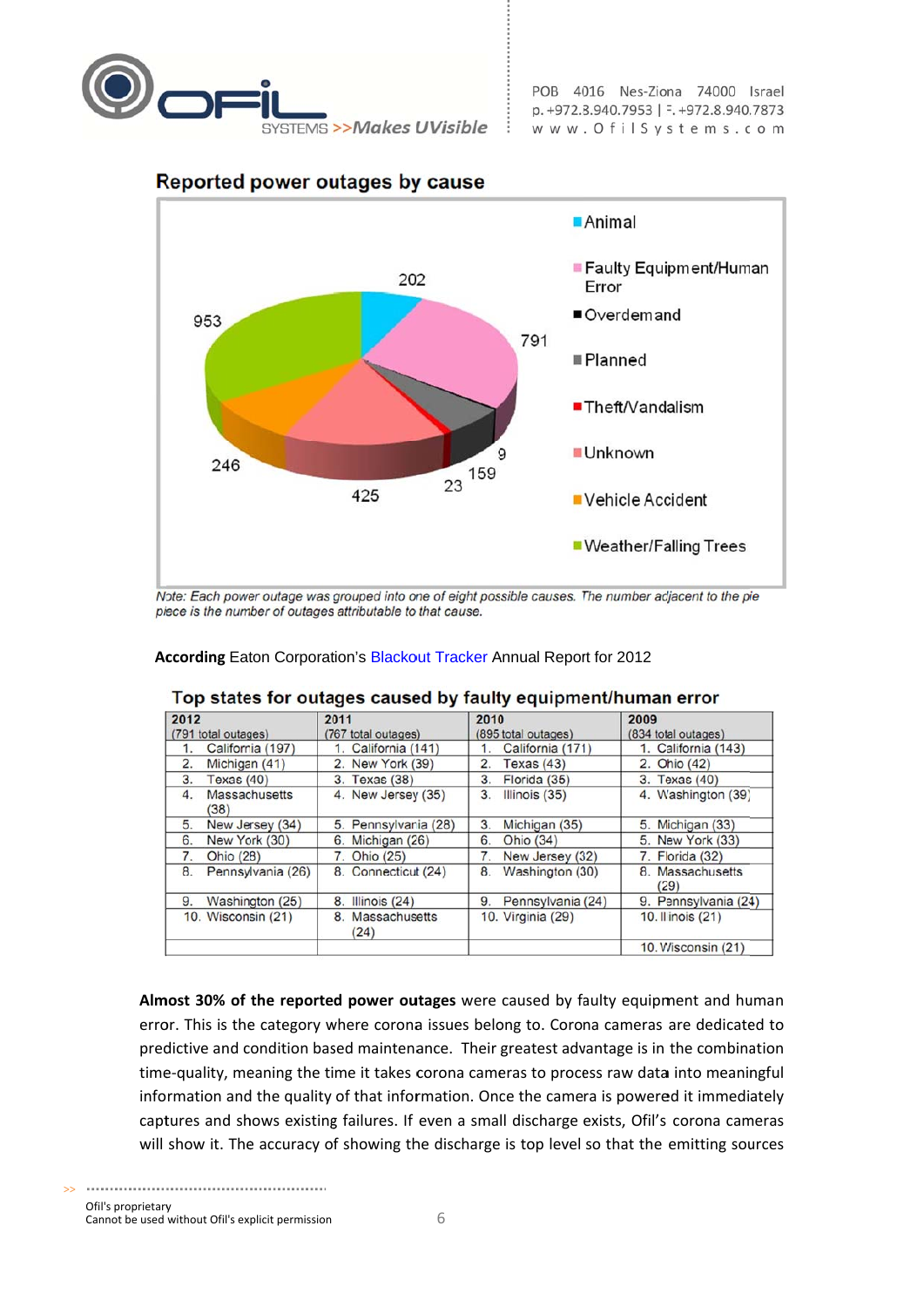

are recognized and displayed. Corona cameras show in real time the decaying processes with a qualitative indication of the discharge intensity.

Ofil's corona cameras have the following characteristics:

- $\triangleright$  Low entrance cost
- $\triangleright$  Detector life time no degradation
- $\triangleright$  Output information visual, natural language
- $\triangleright$  Information availability online, immediate
- $\triangleright$  Information quality excellent accuracy
- $\triangleright$  Information relevancy very high
- $\triangleright$  Information exclusivity supplied only by UV
- $\triangleright$  Category NDT
- $\triangleright$  Pre Requisites NONE, use and benefit
- $\triangleright$  Can be used by any maintenance team member
- $\triangleright$  Basic instructions are needed
- $\triangleright$  Pinpointed info reduced search time cost
- $\triangleright$  Use results to assess the present condition
- $\triangleright$  Combine results with other tools to get a comprehension view of the condition
- $\triangleright$  Generate trends to schedule activities
- $\triangleright$  Get information that no other tool can provide

To summarize, it can be concluded that to get to the desirable Reliability Centered Maintenance that combines the strengths of reactive, preventive, predictive & proactive it is necessary to use a combination of testing technologies that act synergistically. Each technology contributes its unique added value and unique information. Overlapping redundant information will have to be revaluated so that the most efficient equipment prevails. The trend towards using testing tools, such as Ofil's corona cameras, that provide immediate clear information goes in tandem with the developing technologies and smart tools. Because, when revenue is at stakes, the best practice should prevail.